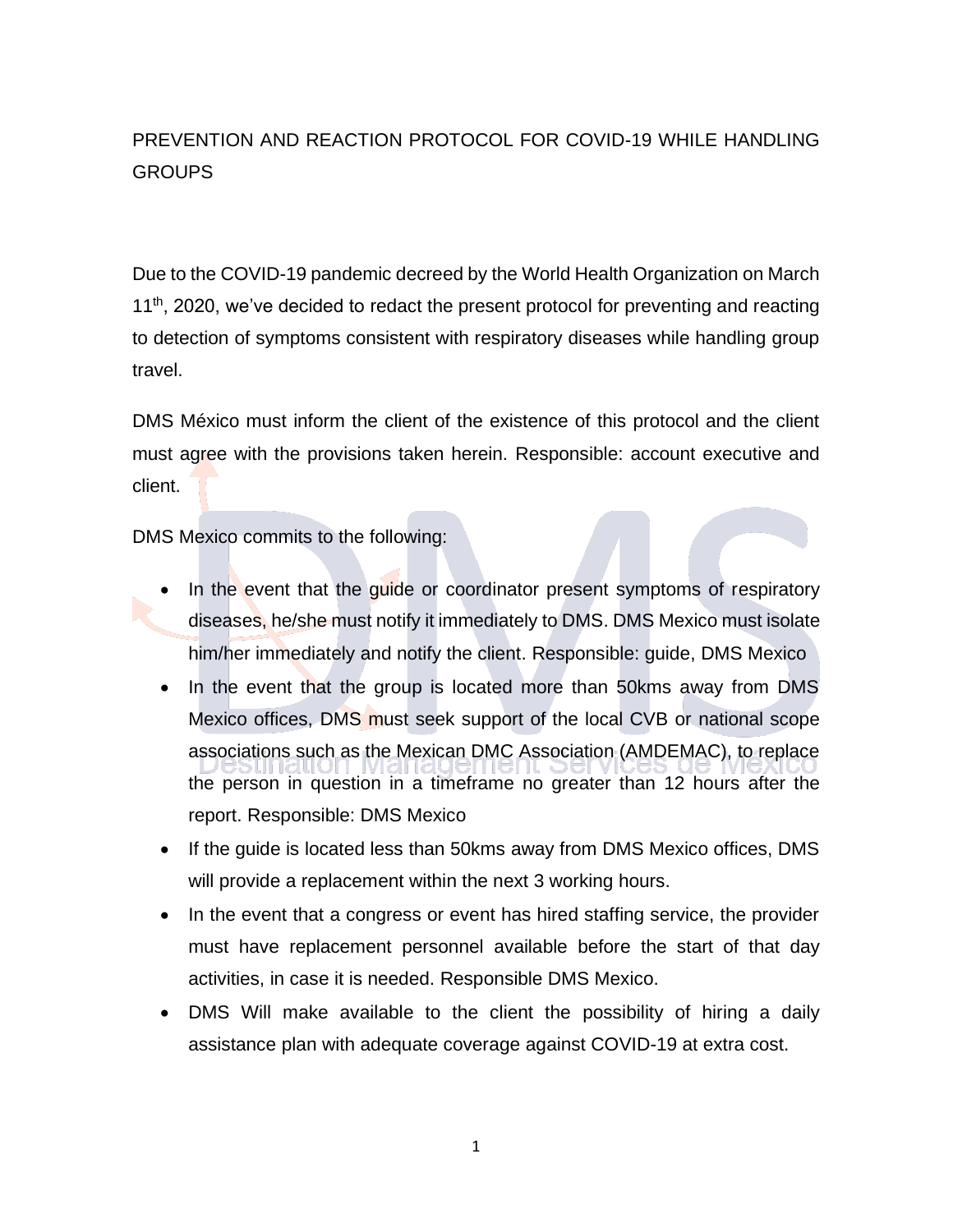## PREVENTION ACTIONS

We have detected 4 basic service aspects that must comply with normativity so as to avoid, as much as possible, contagion of group participants.

Guides and/or staff:

- DMS Mexico must supply the guide and coordinator with a contagion prevention package which must include:
	- o Antibacterial gel or a solution which has at least 70% of alcohol content in an amount enough for all participants and all occasions that it's required.
	- o At least 1 disposable medical face mask per participant to be handed only in the event that one or several participants presents coughing, sneezing or any symptom that might indicate probable illness: Responsible: DMS and guide/staff
- The guide, coordinator and/or client personnel will be required to inform DMS Mexico in the event of detection of any person with symptoms of respiratory illness so that these in turn inform the pertinent authorities. Responsible: al personnel from DMS Mexico as well as the final client.
- Any person who addresses the group will maintain at least un meter of distance from the nearest participant at all times while he/she speaks; in the event that this distance is not possible, the persona addressing the group must wear a medical face mask. Responsible: guide, coordinator or client's personnel.

Regarding motor coach and collective transportation:

• In the event that the vehicle has a bathroom, it must be stocked with enough antibacterial liquid soap, running water, toilet paper and disposable paper towels for hand cleaning. Responsible: Vehicle rental company, operator.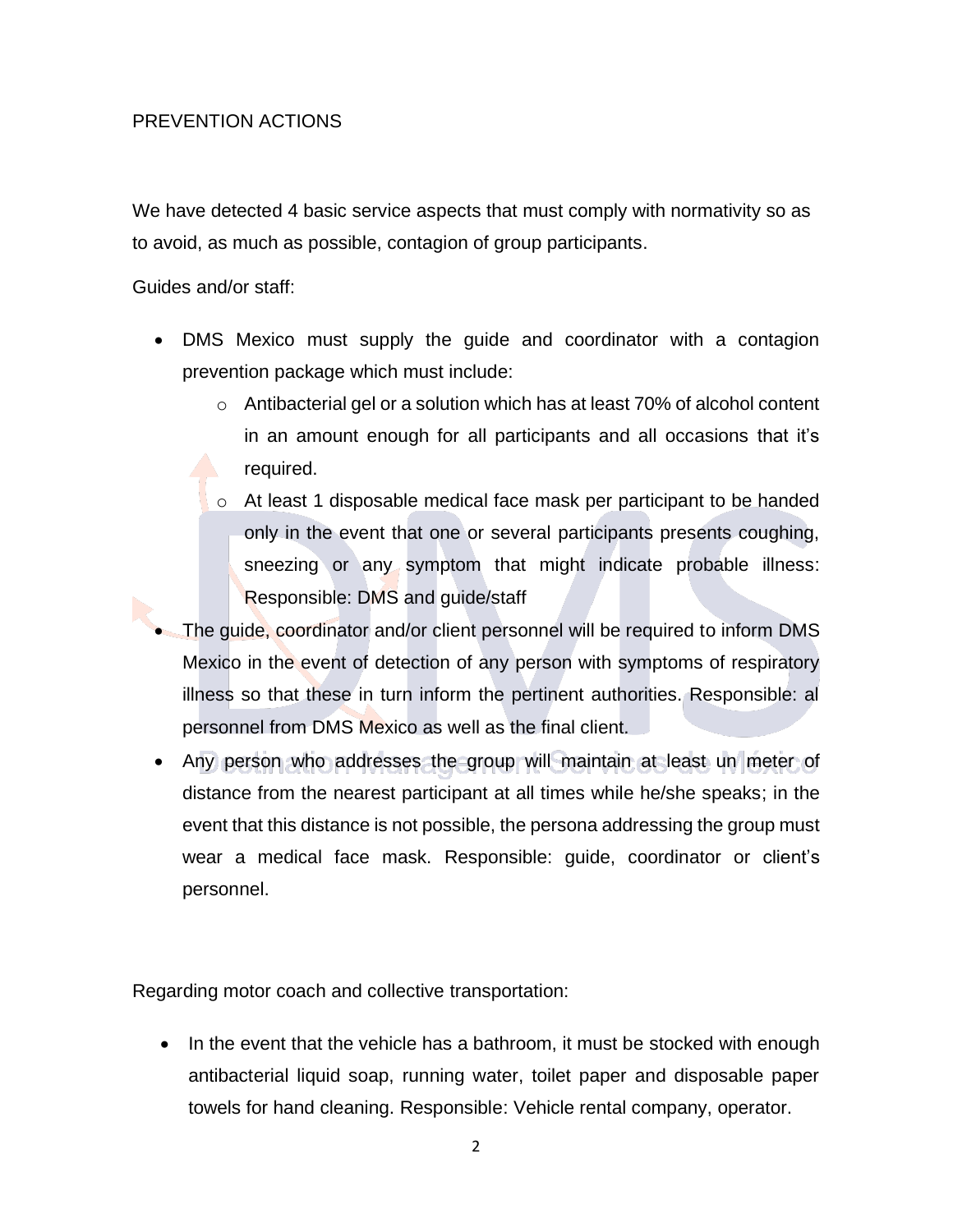- The bathroom must carry a sign reminding and encouraging users to wash their hands with the correct technique. Responsible: bus rental company, operator.
- Before the group boarding the vehicle, it must be sprayed with disinfectant aerosol and contact surfaces, such as railings, armrests, baggage storage bins and handles, must be cleaned with disposable or reusable towels drenched in disinfectant or chlorine solution. Responsible: operator.
- Each time that the group boards the vehicle, participants must disinfect their hands with antibacterial gel or disinfectant solution with an alcohol concentration of over 70%. Responsible: guide or coordinator.
- Before boarding the bus for the first time and as many times as deemed necessary, the guide or coordinator must give indications to the participants regarding the actions that they must take or avoid taking so as to avoid contagion. Responsible: guide or coordinator with script provided by DMS Mexico.
- Each time the group deboards transportation and before they board back on, all contact surfaces, such as armrests, railings and overhead bins, must be disinfected. Responsible: operator.

Hotels, food handling and restaurants:

- Services ation Managemer • DMS Mexico shall make certain that all lodgings where the group stays, have hygiene and disease prevention protocols that are consistent with proper handling of the COVID-19 virus. Responsible: DMS Mexico
- In the event of handling Box Lunches: menus that include raw food must be avoided, making sure that the provider has established protocols that insure the hygienic handling of all food and beverage items. The usage of medical facemask as well as hairnets while preparing food is mandatory as well as frequent and adequate hand washing for any person in contact with food and beverage. Frequent and conscientious sanitizing of all preparation utensils is also required. Responsible: food and beverage provider.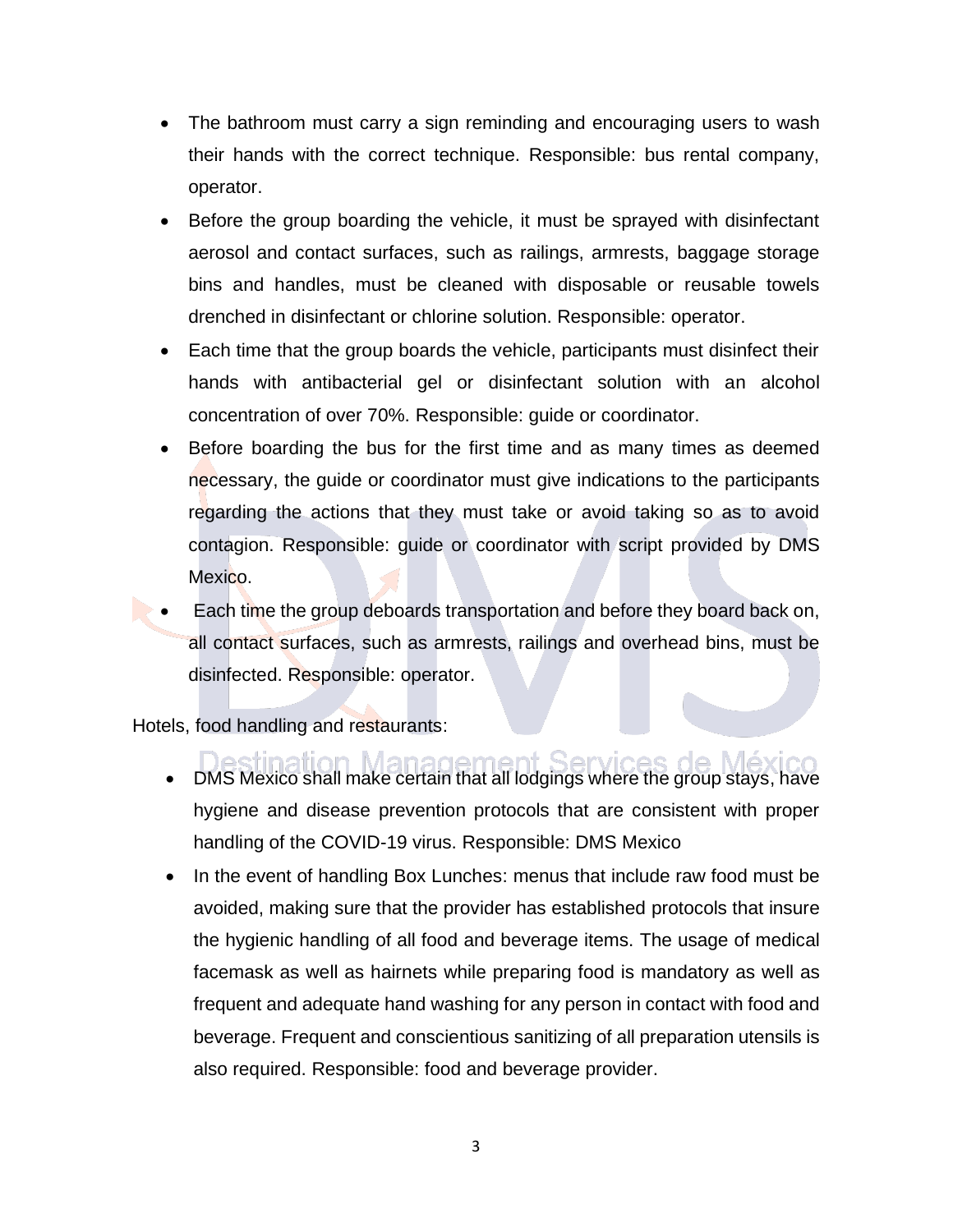• DMS Mexico must make sure that any restaurant of food outlet has hygiene protocols consistent with contagion risk prevention in its installations as well as food handling as it relates to their staff, materials and proper disinfection of all surfaces that come in contact with diners, including not only tables and chairs but also other surfaces like railings, handles and others. Restaurants or venues that can ensure a distance of at least 1 meter between diners as they eat will be preferred.

Tours and activities:

- Before starting each activity, the guide will inform all participants about the protocols that pertain to tours and activities, which are detailed as follows, ensuring that everyone agrees with the decisions taken by the personnel from both the DMS and/or local operator as well as a coordinator from the direct client, and that they will abide by the dispositions that they take. In the event of disagreement by part of the participant, he/she will not be allowed to participate in such activity, without this meaning that there will be any kind of reimbursement of the cost incurred for such activity. Responsible: guide, DMS coordinator and client personnel.
- Before any visit to a public space that might be heavily concurred, the coordinator, guide or advance personnel, in accordance with the client's personnel, should they accompany, must make a visual risk assessment of the space and will agree on the actions to be taken to minimize contagion risks; they may even decide to avoid the visit altogether should they consider the risks to be too high. The staff will immediately communicate to the group their findings, as well as the actions to be taken by the group. Heavily congested spaces where physical contact with other people are unavoidable will be avoided whenever possible. Responsible: guide, DMS Mexico coordinator and Direct client personnel.
- All participants will be asked, when possible, to avoid having direct contact with surfaces exposed to public or to previous contamination. Responsible: guide and/or coordinator.